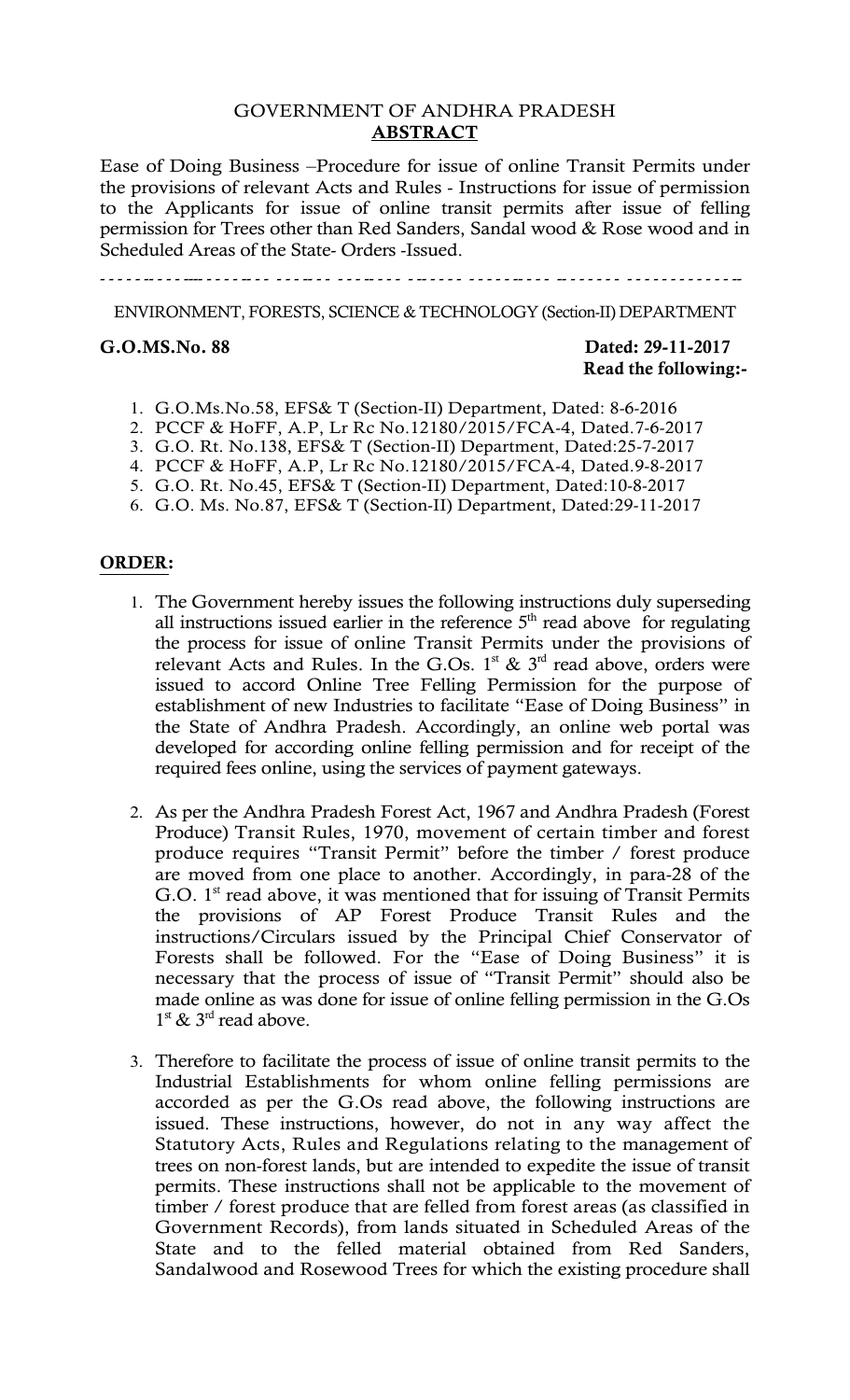be followed. Further, no online transit permit is required for movement of species as notified under Schedule II of AP Forest Produce Transit Rules obtained from the lands situated in areas other than the forest areas. The procedure for issue of transit permits in all other types of lands and all other species, other than those mentioned at Paragraph-3 above shall be as follows:-

- a) The detailed procedure covering all applicable steps from submission of online application for issue of online transit permit is published on Department's website (www.forests.ap.gov.in).
- b) A comprehensive list of documents to be submitted as part of the application is mentioned on the web site. (www.forests.ap.gov.in).
- c) Clear timelines are notified on the web site. (www.forests.ap.gov.in).
- d) The applicants shall be able to fill up and submit application for registration of Property mark and application for issue of online transit permits in Form-E and pay all associated fees online using the services of payment gateways.
- e) Applications will be processed and approved online by the Competent Authority and the applicant will also be able to track the status of the application online.

## **4. Procedure for grant of Online Transit Permits:-**

- a) After receipt of felling permission, the applicant shall submit application to the concerned Divisional Forest Officer for registration or renewal of Property mark in Form III of AP Forest Produce Transit Rules by submitting online a clearly visible facsimile of the Property mark. Each application for registration or renewal of property mark must be accompanied with online payment of Rs.25/-.
- b) On receipt of the application for registration/renewal of property mark, the Divisional Forest Officer shall approve or reject/cancel the same online clearly indicating the reasons for rejection / cancellation, within a period of 15 days.
- c) Against the order of rejection / cancellation, an online appeal lies to the concerned Conservator of Forests within a period of 15 days from the date of issue of rejection / cancellation order by the Divisional Forest Officer. The Conservator of forests has to dispose the appeal online within a period of 15 days.
- d) After receipt of approval of the Property mark, the applicant has to complete the felling and conversion process and submit online the detailed measurements / quantities of the logs / fuel wood / root wood / faggot wood etc. obtained in Form–E, at Annexure-I of this order.
- e) On receipt of information online in Form-E, the Divisional Forest Officer shall randomly allot (computerized allocation) one of the Forest Section Officers (FSO) of the concerned Range or nearby range, if necessary, for physical verification of the felled material within 3 days of uploading of the data by the applicant in Form-E and communicate the same to the Forest Range Officer (FRO) having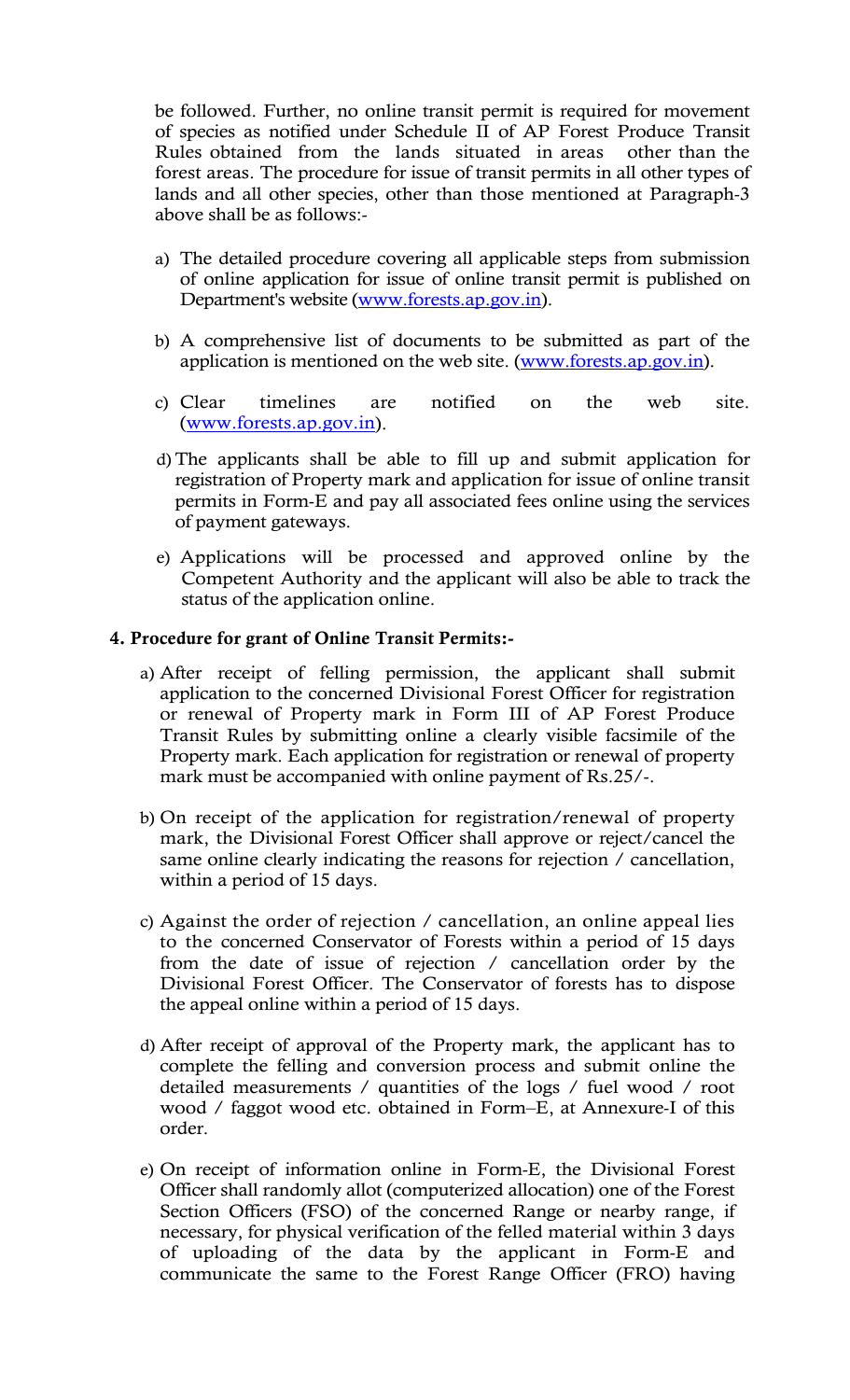jurisdiction & the concerned Forest Section Officer followed with SMS /E-mail to the applicant.

- f) It is to be ensured by the Divisional Forest Officer that the Forest Section Officer who checks enumeration earlier for issue of felling permission is not sent again for verification of the felled material for the purpose of issue of transit permit. Further, the same Forest Section Officer shall not inspect that Industrial Establishment consecutively either for issue of felling permission or transit permission.
- g) The Forest Section Officer allotted for inspection shall physically check 100% of the felled material as mentioned in Form-E, and Forest Range Officer has to complete the test checking (10%). If the area exceeds 2 Ha, the Sub- Divisional Forest Officer / Divisional Forest Officer shall also do the test checking (10%) as per computer randomized list (from Form-E), within 15 days (both checking and test checking) and the Forest Range Officer shall upload the list and the inspection report online.
- h) After physical checking and test checking of the materials listed in Form-E, the required number of e-Transit Permits to be issued shall be recommended to the Divisional Forest Officer along with the inspection reports by the Forest Range Officer / Sub- Divisional Forest Officer online within 48 hours.
- i) The Divisional Forest Officer after examining the inspection reports will communicate proceedings within 3 days for issue of Transit Permits indicating the amount to be paid towards permit fees and forward the same to the applicant by E-Mail and a SMS alert will also be sent. A permit fee of Rs.50/- will be charged for issue of one transit permit.
- j) On payment of the permit fee, required number of Transit Permits shall be issued to the concerned applicant online clearly indicating the validity period of the transit permits. Whenever permits in Form-II at Annexure-II of this order are issued more than (50) in numbers, the validity of the permits should be from the date of issue to the  $31<sup>st</sup>$  December of that year and validity period be super scribed on Form-II permit.
- k).On receipt of the required number of Transit permits by the applicant, the concerned Forest Section Officer having jurisdiction over the area will put the Government transit mark on all the logs within a period of 15 days and the applicant has to also affix the registered property mark on each of the logs before signing of the hard copy of the downloaded transit permit.
- l).After affixing of the Government transit mark by the concerned Forest Section Officer and affixing of the registered property mark by the applicant, the applicant shall download the transit permit and enter the details of the material to be transported in Form-III at Annexure-II of this order and hand over the original signed copy to the transporter (Lorry driver etc.) indicating the validity period of transit. Thereafter the applicant should furnish 2 numbers signed copies of the same online as well as by post to the concerned Forest Range Officer and Divisional Forest Officer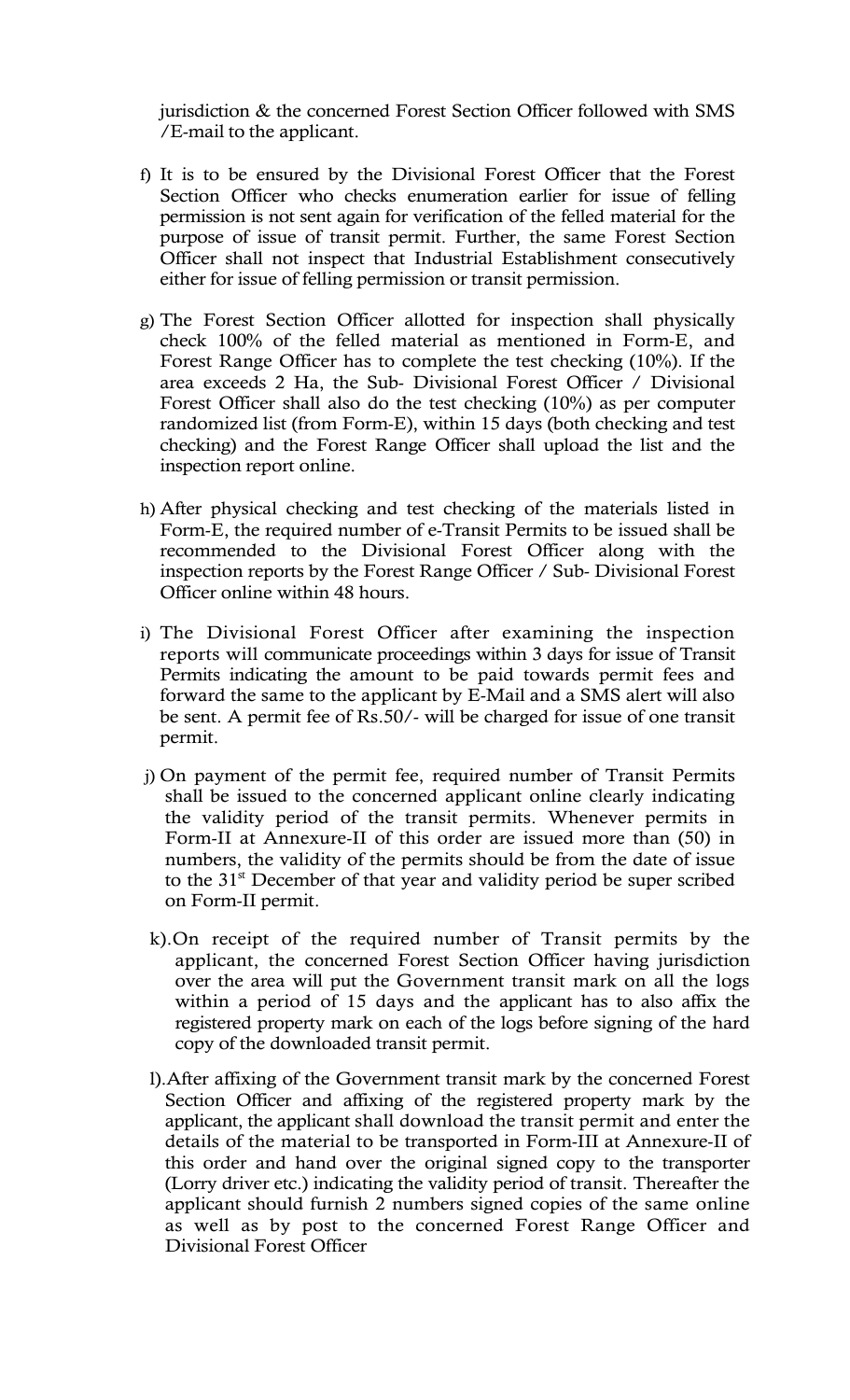- m). If aggrieved by any order of the Divisional Forest Officer, the applicant may prefer an appeal before the Conservator of Forests (CF) having jurisdiction within 15 days and the CF shall dispose the appeal within a period of 15 days from the date of receipt of the appeal.
- n). All Online Transit Permits along with the Inspection Reports shall be posted on the website, which can be downloaded by the applicant.
- o).Inspection Reports shall be available in public domain for viewing by the third party.
- 5. All the Divisional Forest Officers shall follow the above instructions and ensure that online transit permits are granted within the stipulated time. The required formats (Form-E, Form-II & Form-III) are at Annexure –I, II & III of this order.
- 6. Any violations committed shall attract the provisions of AP Forest Act, 1967 and rules made there under.
- 7. All Industrial Establishments requiring tree felling permissions under G.O MS No.58 and for transit permission as above, shall mandatorily apply online.
- 8. The Principal Chief Conservator of Forests & Head of Forest Force, Andhra Pradesh shall take further follow up action to ensure to implement the orders issued herein.

# **(BY ORDER AND IN THE NAME OF THE GOVERNOR OF ANDHRA PRADESH) G.ANANTHA RAMU PRINCIPAL SECRETARY TO GOVERNMENT**

# To

The Principal Chief Conservator of Forests & Head of Forest Force, Andhra Pradesh, Guntur.

# **Copy to:**

- 1. The Secretary, Industries & Commerce (IP) Department
- 2. The Director of Industries and Commerce Department
- 3. All District Collectors
- 4. All Conservators of Forests in the State
- 5. The Managing Director of AP Forest Development Corporation
- 6. Member-Secretary, Pollution Control Board
- 7. The P.S to Chief Secretary to Government
- 8. The Members of SIPC / SIPB
- 9. P.S to Special Chief Secretary to Hon'ble Chief Minister
- 10.P. S to Minister (FES&T).

11.P.S to Principal Secretary to Government, EFS&T Department.

//FORWARDED :: BY ORDER //

SECTION OFFICER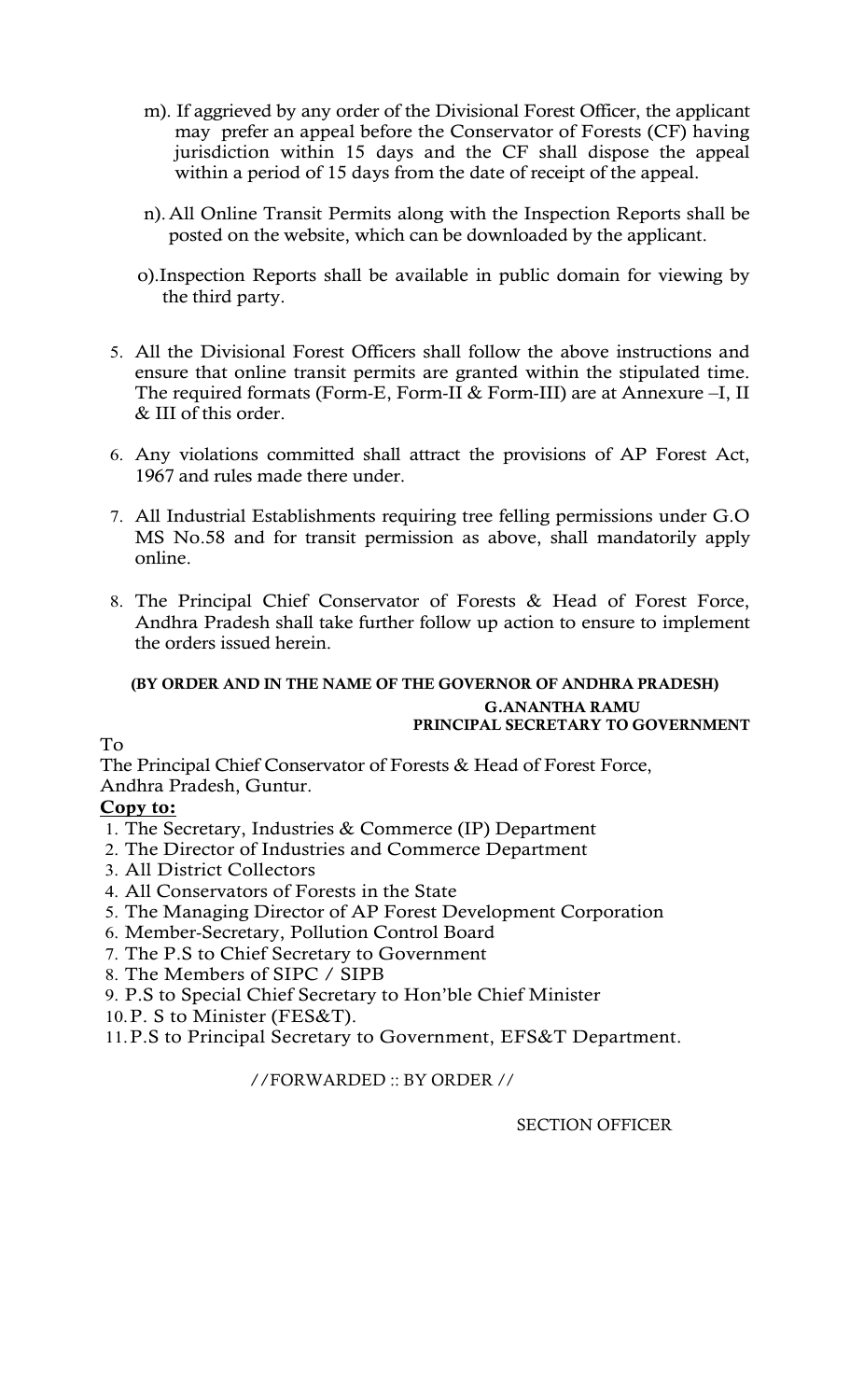## **ANNEXURE - I**

#### **FORM-E**

| <b>Felled Material Register</b> |                                          |                |                                           |                 |        |                                   |                                        |        |                                                   |
|---------------------------------|------------------------------------------|----------------|-------------------------------------------|-----------------|--------|-----------------------------------|----------------------------------------|--------|---------------------------------------------------|
| <b>Forest Division:</b>         |                                          |                | <b>Forest Range:</b>                      |                 |        |                                   |                                        |        |                                                   |
|                                 | <b>Tree</b><br>No. (as<br>marked         | <b>Species</b> | Log No/<br><b>Stack</b><br>N <sub>o</sub> | <b>Timber</b>   |        |                                   | Pole / Bamboo                          |        | Fuel / Root /<br>Faggot Wood (L<br>$X1.2$ M X 1M) |
| Sl.<br>No.                      | tree<br>on<br>during<br>enumer<br>ation) |                |                                           | M. Girth<br>(g) | Length | Volume=<br>$(g^2/16) X$<br>Length | Girth at<br><b>Thick</b><br>end $(Cm)$ | Length | Volume (Cum.)                                     |
|                                 |                                          |                |                                           |                 |        |                                   |                                        |        |                                                   |
|                                 |                                          |                |                                           |                 |        |                                   |                                        |        |                                                   |
|                                 |                                          |                |                                           |                 |        |                                   |                                        |        |                                                   |
|                                 |                                          |                |                                           |                 |        |                                   |                                        |        |                                                   |
|                                 |                                          |                |                                           |                 |        |                                   |                                        |        |                                                   |
|                                 |                                          |                |                                           |                 |        |                                   |                                        |        |                                                   |
|                                 |                                          |                |                                           |                 |        |                                   |                                        |        |                                                   |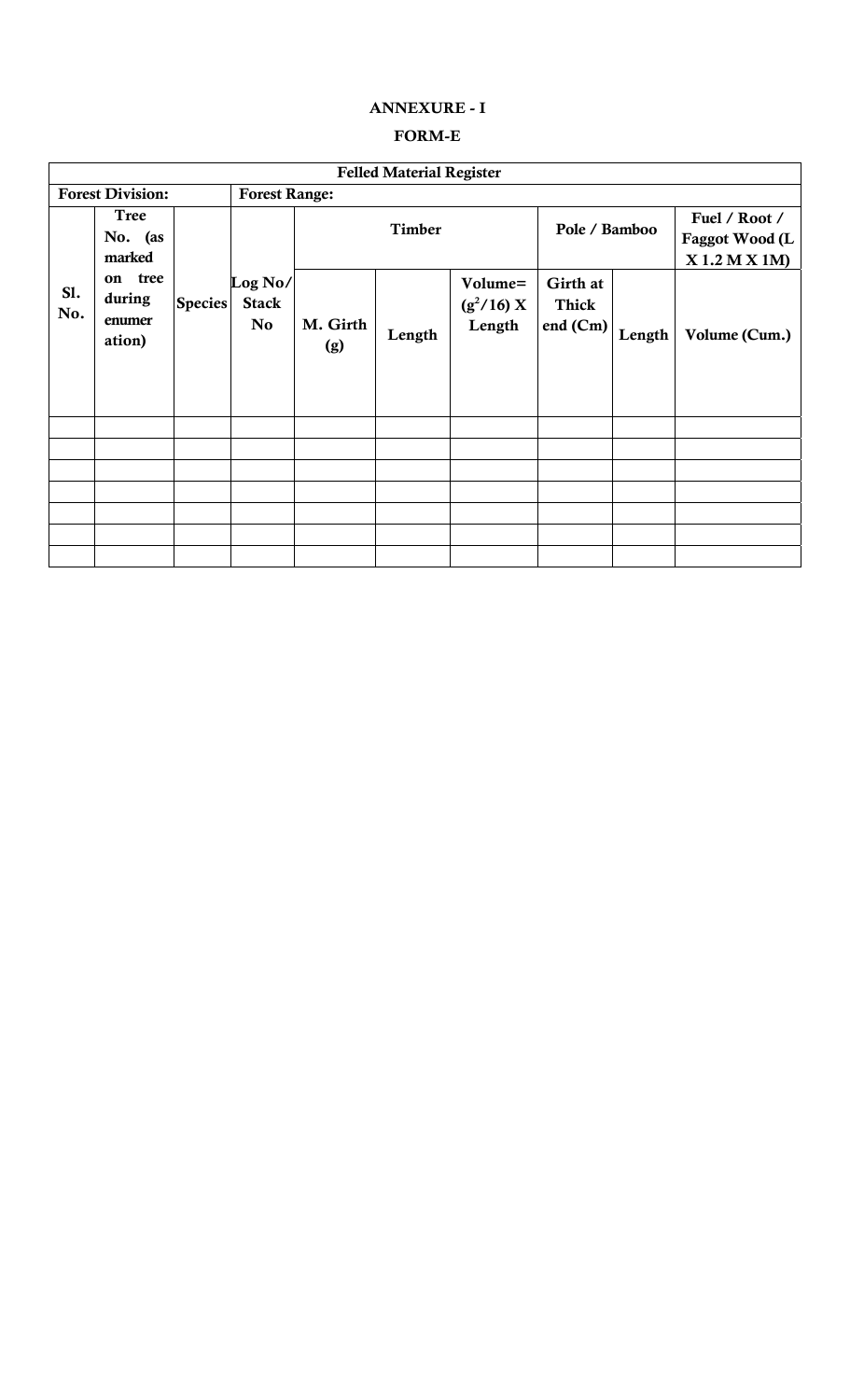## **3. Description of forest Produce**

(Detailed measurement to given in the invoice enclosed)

| i.<br>Types of Produce                           | TIMBER/POLES/FIREWOOD/BAMBOO<br><b>CHARCOAL/MINOR FOREST PRODUCE</b> |            |  |  |
|--------------------------------------------------|----------------------------------------------------------------------|------------|--|--|
| ii.<br>Species                                   |                                                                      |            |  |  |
| iii.<br>Numbers                                  |                                                                      | ) in words |  |  |
|                                                  |                                                                      |            |  |  |
| iv. Quantity                                     |                                                                      | Cmt.       |  |  |
| Govt. transit mark /<br>$V_{-}$                  |                                                                      | ) in words |  |  |
| Private property mark<br>4. Place of consignment |                                                                      |            |  |  |
|                                                  |                                                                      |            |  |  |
| i. Locality                                      |                                                                      |            |  |  |
| ii. Village                                      |                                                                      |            |  |  |
| iii. Mandal                                      |                                                                      |            |  |  |
| iv. District                                     |                                                                      |            |  |  |
| 5. Destination                                   |                                                                      |            |  |  |
| i. Locality                                      |                                                                      |            |  |  |
| ii. Village                                      |                                                                      |            |  |  |
| iii. Mandal                                      |                                                                      |            |  |  |
| iv. District                                     |                                                                      |            |  |  |
| 6. Route of Transport                            |                                                                      |            |  |  |
| 7. Date & Time of issue of permit                |                                                                      |            |  |  |
| i. Time                                          |                                                                      |            |  |  |
| ii. Date                                         |                                                                      |            |  |  |
| 8. Permit valid upto                             |                                                                      |            |  |  |
| i. Time                                          |                                                                      |            |  |  |
| ii. Date                                         |                                                                      |            |  |  |
|                                                  |                                                                      |            |  |  |

#### **9. Obligatory check points**

**Note: i**. The Permit holder is advised to note that validity of permit is subject to Andhra Pradesh

Forest Produce Transit Rules, 1970.

ii. On reaching destination, in the forest produce should be got verified by nearest Forest Officer and attested.

iii. Any column in the permit if left blank, permit is treated as invalid.

| Place:<br>Date: | Seal of the<br>Office of Divisional<br><b>Forest Offices</b> | Signature and<br>Designation of<br>Issuing authority |
|-----------------|--------------------------------------------------------------|------------------------------------------------------|
|                 |                                                              |                                                      |

## **(Endorsement of Obligatory check points)**

| 1. Place of check                         |  |
|-------------------------------------------|--|
| 2. Name of the Tanedar                    |  |
| 3. Date and time of check                 |  |
| 4. Entry No. in the Check Post register : |  |
| 5. Signature and stamp of the Tanedar :   |  |